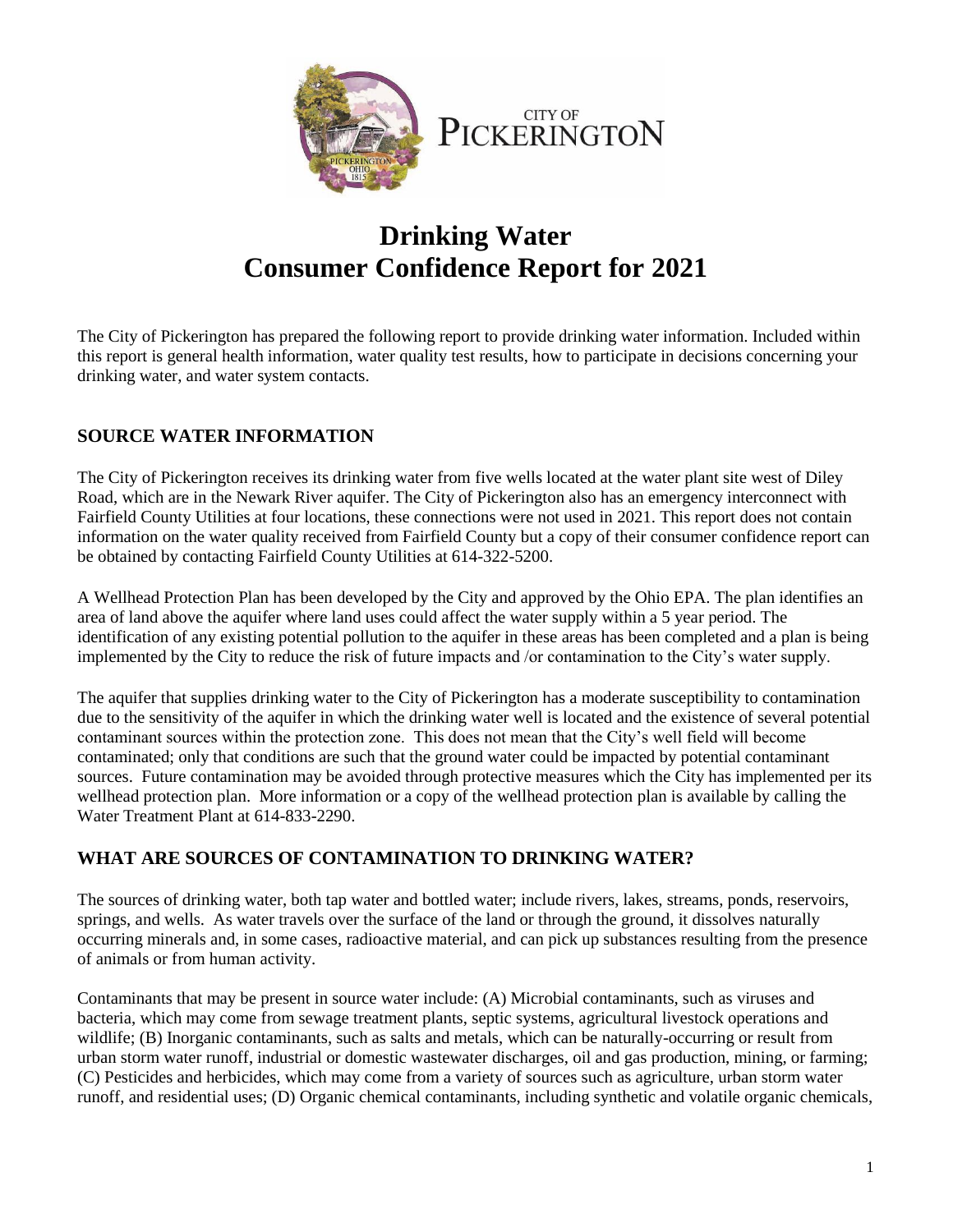which are by-products of industrial processes and petroleum production, and can also come from gas stations, urban storm water runoff, and septic systems; (E) Radioactive contaminants, which can be naturally occurring or be the result of oil and gas production and mining activities.

In order to ensure that tap water is safe to drink, the USEPA prescribes regulations, which limit the amount of certain contaminants in water provided by public water systems. FDA regulations establish limits for contaminants in bottled water, which must provide the same protection for public health.

Drinking water, including bottled water, may reasonably be expected to contain at least small amounts of some contaminants. The presence of contaminants does not necessarily indicate that water poses a health risk. More information about contaminants and potential health effects can be obtained by calling the Safe Drinking Water Hotline (1-800-426-4791).

#### **WHO NEEDS TO TAKE SPECIAL PRECAUTIONS?**

Some people may be more vulnerable to contaminants in drinking water than the general population. Immunecompromised persons such as persons with cancer undergoing chemotherapy, persons who have undergone organ transplants, people with HIV/AIDS or other immune system disorders, some elderly, and infants can be particularly at risk from infection. These people should seek advice about drinking water from their health care providers. The EPA/CDC guidelines on appropriate means to lessen the risk of infection by Cryptosporidium and other microbial contaminants are available from the Safe Drinking Water Hotline (1-800-426-4791).

#### **ABOUT YOUR DRINKING WATER**

The Ohio EPA requires regular sampling to ensure drinking water safety. The City of Pickerington conducted sampling for; *bacteria, nitrate, lead, copper, haloacetic acids, and total trihalomethanes* during 2021. The Ohio EPA requires the City of Pickerington to monitor for some contaminants less than once per year because the concentrations of these contaminants do not change frequently. Some of our data, though accurate, is more than one year old.

#### **WATER QUALITY MONITORING INFORMATION**

How to read the Water Quality Data Table: EPA establishes the safe drinking water regulations that limit the amount of contaminants allowed in drinking water. The table shows the concentrations of detected substances in comparison to regulatory limits. Substances that were tested for, but not detected, are not included in this table.

Listed on the next page is information on those contaminants that were found in the City of Pickerington drinking water.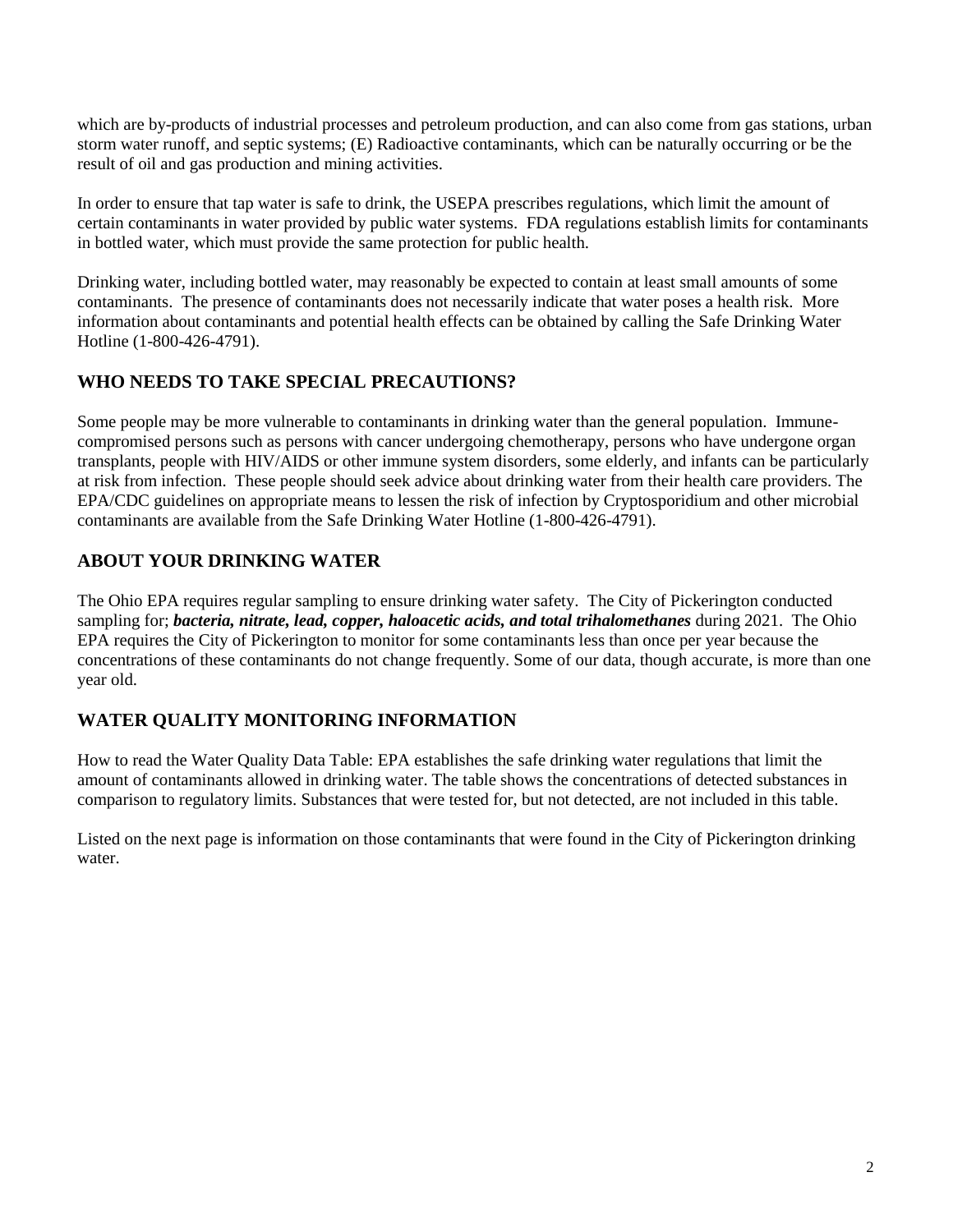| <b>Contaminants (Units)</b>                      | <b>MCLG</b>                                                                                                 | <b>MCL</b>                                  | Level<br>Found | Range of<br><b>Detections</b>           | <b>Violation</b> | Year | Sample Typical Source of<br><b>Contaminants</b>                                                                                       |
|--------------------------------------------------|-------------------------------------------------------------------------------------------------------------|---------------------------------------------|----------------|-----------------------------------------|------------------|------|---------------------------------------------------------------------------------------------------------------------------------------|
| <b>Disinfectant and Disinfectant By-Products</b> |                                                                                                             |                                             |                |                                         |                  |      |                                                                                                                                       |
| Total Chlorine (ppm)                             | <b>MRDLG</b><br>4                                                                                           | <b>MRDL</b><br>4                            | 1.14           | $1.04 - 1.30$                           | No               | 2021 | Water additive used to control<br>microbes                                                                                            |
| Haloacetic Acids (HAA5)<br>(ppb)                 | N/A                                                                                                         | 60                                          | 3.1            | 3.1                                     | No               | 2021 | By-product of drinking water<br>disinfection                                                                                          |
| <b>Total Trihalomethanes</b><br>(TTHM) (ppb)     | N/A                                                                                                         | 80                                          | 10.4           | $9.8 - 10.4$                            | No               | 2021 | By-product of drinking water<br>disinfection                                                                                          |
| <b>Inorganic Contaminants</b>                    |                                                                                                             |                                             |                |                                         |                  |      |                                                                                                                                       |
| Barium (ppm)                                     | $\overline{2}$                                                                                              | $\overline{2}$                              | 0.0258         | N/A                                     | No               | 2020 | Discharge of drilling wastes;<br>Discharge from metal refineries;<br>Erosion of natural deposits                                      |
| Fluoride (ppm)                                   | 4                                                                                                           | 4                                           | 1.08           | $.83 - 1.17$                            | No               | 2021 | Erosion of natural deposits;<br>Water additive which promotes<br>strong teeth; Discharge from<br>fertilizer and aluminum<br>factories |
| <b>Radiological Contaminants</b>                 |                                                                                                             |                                             |                |                                         |                  |      |                                                                                                                                       |
| Gross Alpha (pci/L)                              | 0                                                                                                           | 15                                          | 4.2            | N/A                                     | No               | 2020 | Erosion of natural deposits                                                                                                           |
| Combined Radium (pci/L)                          | 0                                                                                                           | 5                                           | 1.2            | N/A                                     | No               | 2020 | Erosion of natural deposits                                                                                                           |
| <b>Lead and Copper</b>                           |                                                                                                             |                                             |                |                                         |                  |      |                                                                                                                                       |
| <b>Contaminants (units)</b>                      | <b>Action</b><br>Level (AL)                                                                                 | Individual<br><b>Results over</b><br>the AL |                | 90% of test<br>levels were<br>less than | <b>Violation</b> | Year | <b>Typical source of</b><br>Sampled Contaminants                                                                                      |
| Lead (ppb)                                       | 15 ppb                                                                                                      | None                                        |                | 0.6                                     | No               | 2021 | Corrosion of household<br>plumbing systems; erosion of<br>natural deposits                                                            |
|                                                  | Zero out of 30 samples were found to have lead levels in excess of the lead action level of 15 ppb.         |                                             |                |                                         |                  |      |                                                                                                                                       |
| Copper (ppm)                                     | $1.3$ ppm                                                                                                   | None                                        |                | 0.317                                   | No               | 2021 | Erosions of natural deposits;<br>leaching from wood<br>preservatives; Corrosions of<br>household plumbing systems                     |
|                                                  | Zero out of 30 samples were found to have copper levels in excess of the copper action level of<br>1.3 ppm. |                                             |                |                                         |                  |      |                                                                                                                                       |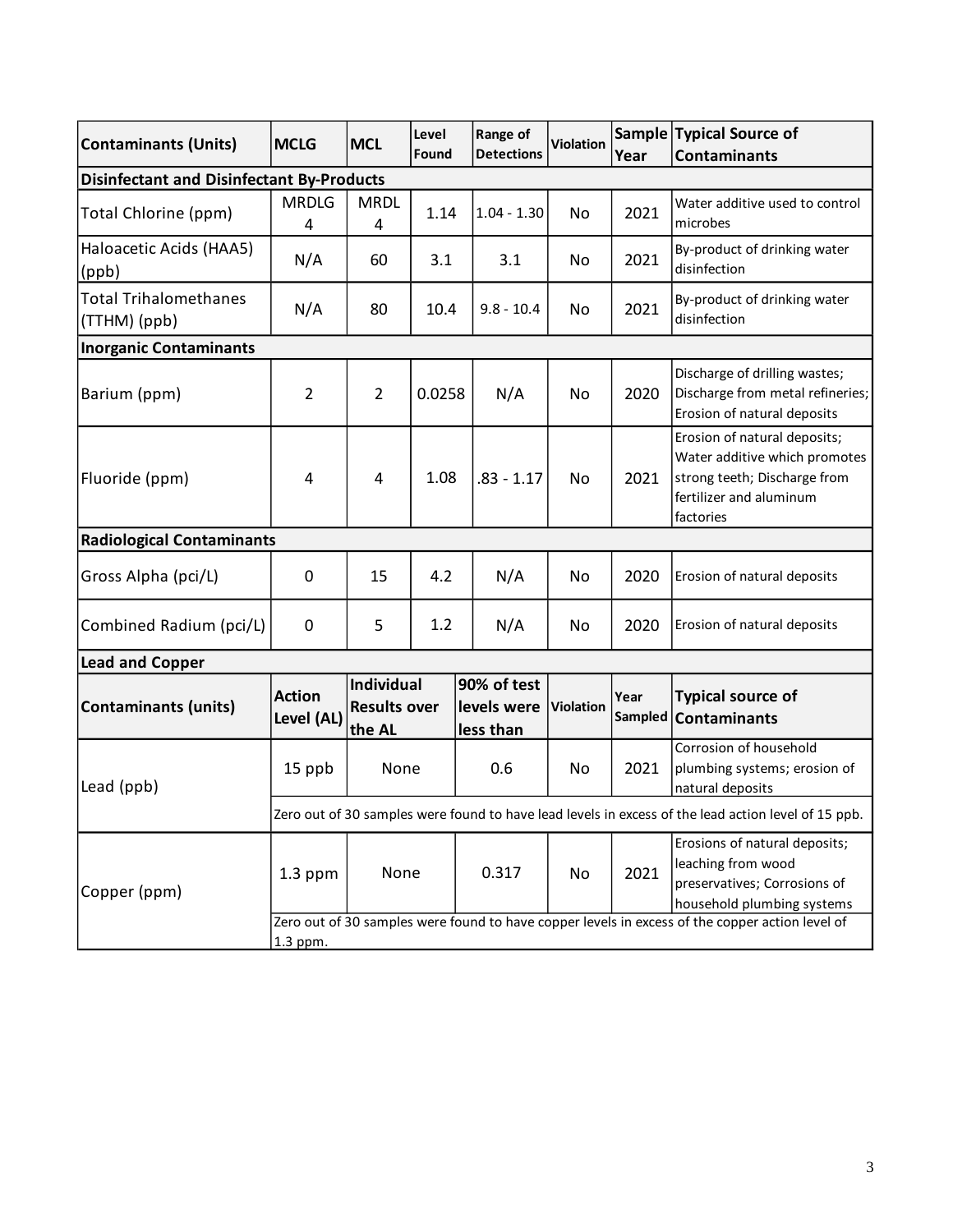# **LEAD**

If present, elevated levels of lead can cause serious health problems, especially for pregnant women and young children Lead in drinking water is primarily from materials and components associated with service lines and home plumbing. The City of Pickerington is responsible for providing high quality drinking water, but cannot control the variety of materials used in plumbing components. When your water has been sitting for several hours, you can minimize the potential for lead exposure by flushing your tap for 30 seconds to 2 minutes before using water for drinking or cooking. If you are concerned about lead in your water, you may wish to have your water tested. Information on lead in drinking water, testing methods, and steps you can take to minimize exposure is available from the safe drinking water hotline or at http://www.epa.gov/safewater/lead.

## **REVISED TOTAL COLIFORM RULE (RTCR) INFORMATION**

All water systems were required to begin compliance with a new rule, the Revised Total Coliform Rule, on April 1, 2016. The new rule maintains the purpose to protect public health by ensuring the integrity of the drinking water distribution system and monitoring for the presence of total coliform bacteria, which includes E. coli bacteria. The U.S. EPA anticipates greater public health protection under the new rule, as it requires water systems that are vulnerable to microbial contamination to identify and fix problems. As a result, under the new rule there is no longer a maximum contaminant level violation for multiple total coliform detections. Instead, the new rule requires water systems that exceed a specified frequency of total coliform occurrences to conduct an assessment to determine if any significant deficiencies exist. If found, these must be corrected by the PWS*.*

## **LICENSE TO OPERATE (LTO) STATUS INFORMATION**

In 2021, the City of Pickerington had an unconditioned license to operate its water system.

# **PUBLIC PARTICIPATION INFORMATION**

Public participation and comments about our drinking water can be addressed at regular meetings of City Council which meet the first and third Tuesdays and Service Committee which meets the third Wednesday of each month. For more information on your drinking water contact the Water Treatment Plant at 614-833-2290.